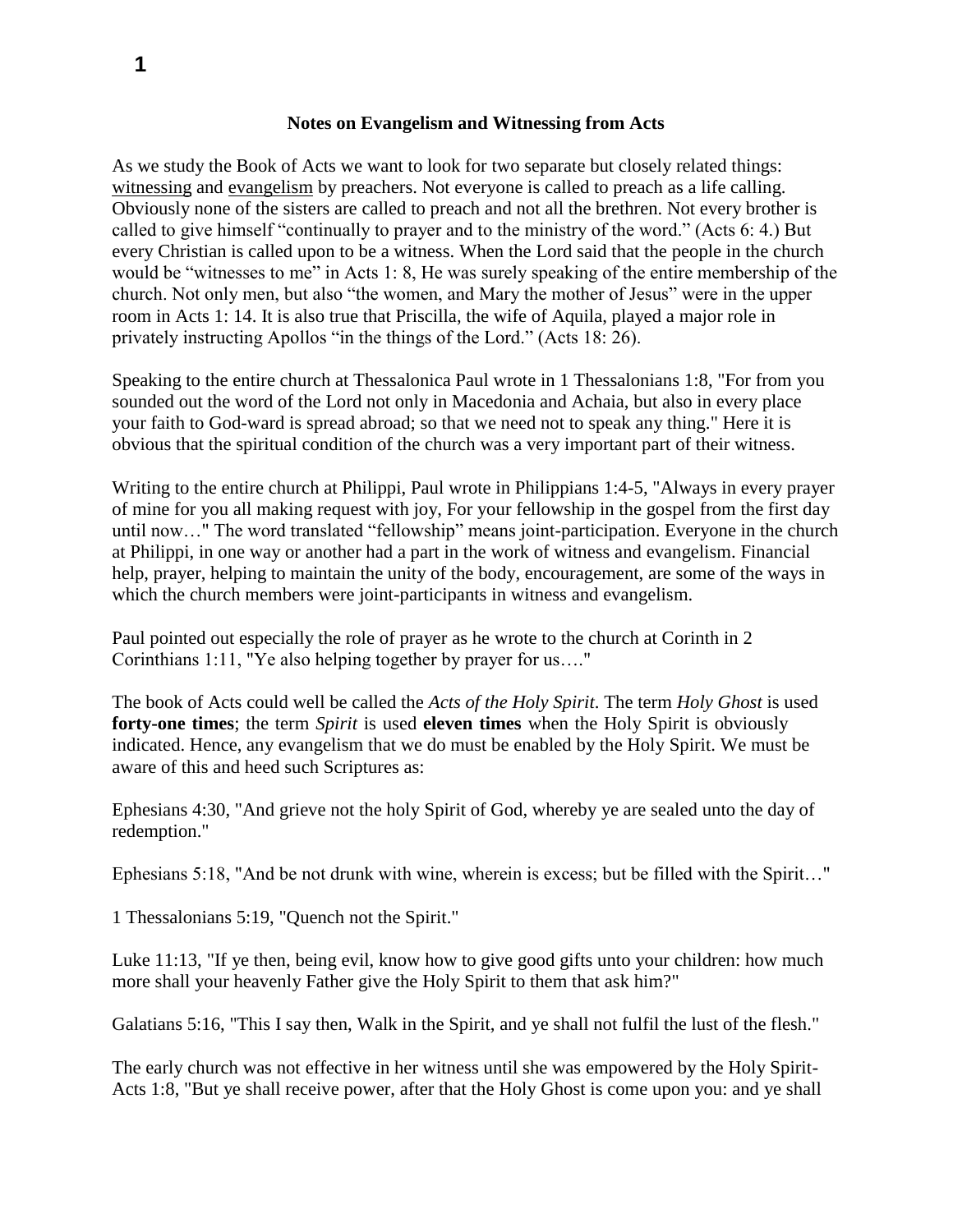be witnesses unto me both in Jerusalem, and in all Judaea, and in Samaria, and unto the uttermost part of the earth."

The Spirit led Philip to the Ethiopian Eunuch, so that he could evangelize him-Acts 8:29, "Then the Spirit said unto Philip, Go near, and join thyself to this chariot."

The Holy Spirit brought Peter and Cornelius together-Acts 10:19, "While Peter thought on the vision, the Spirit said unto him, Behold, three men seek thee."

The Holy Spirit forbad Paul to go to one place but later opened the door in another place-Acts 16:7, "After they were come to Mysia, they assayed to go into Bithynia: but the Spirit suffered them not."

The Holy Spirit also helps us to pray and this includes prayers about witnessing and evangelism-Romans 8:26-27, "Likewise the Spirit also helpeth our infirmities: for we know not what we should pray for as we ought: but the Spirit itself maketh intercession for us with groanings which cannot be uttered. And he that searcheth the hearts knoweth what is the mind of the Spirit, because he maketh intercession for the saints according to the will of God."

If the preachers are effective when they share the gospel it is only because of the enablement of the Holy Spirit-1 Corinthians 2:4, "And my speech and my preaching was not with enticing words of man's wisdom, but in demonstration of the Spirit and of power:"

In evangelism, there are three entities who invite people to fellowship with Christ- the church (bride of Christ), the individual believer (him that heareth), and the Holy Spirit. Without the work of the Spirit the entreaties of the other two will be ineffective-Revelation 22:17, "And the Spirit and the bride say, Come. And let him that heareth say, Come. And let him that is athirst come. And whosoever will, let him take the water of life freely."

\*\*\*\*\*\*\*\*\*\*\*\*\*\*\*\*\*\*\*\*\*\*\*\*\*\*\*\*\*\*\*\*\*\*\*\*\*\*\*\*\*\*\*\*\*\*\*\*\*\*\*\*\*\*\*\*\*\*\*\*\*\*\*\*\*\*\*\*\*\*\*\*\*\*\*\*\*\*

The early church, which was so effective in witnessing and evangelism, was **constantly at prayer**. The church prayed collectively and individual believers were given to prayer. Let us look at some examples:

Acts 1:14, "These all continued with one accord in prayer and supplication, with the women, and Mary the mother of Jesus, and with his brethren."

Acts 1:24, "And they prayed, and said, Thou, Lord, which knowest the hearts of all men, shew whether of these two thou hast chosen…"

Acts 2:42, "And they continued stedfastly in the apostles' doctrine and fellowship, and in breaking of bread, and in prayers."

Acts 3:1, "Now Peter and John went up together into the temple at the hour of prayer, being the ninth hour."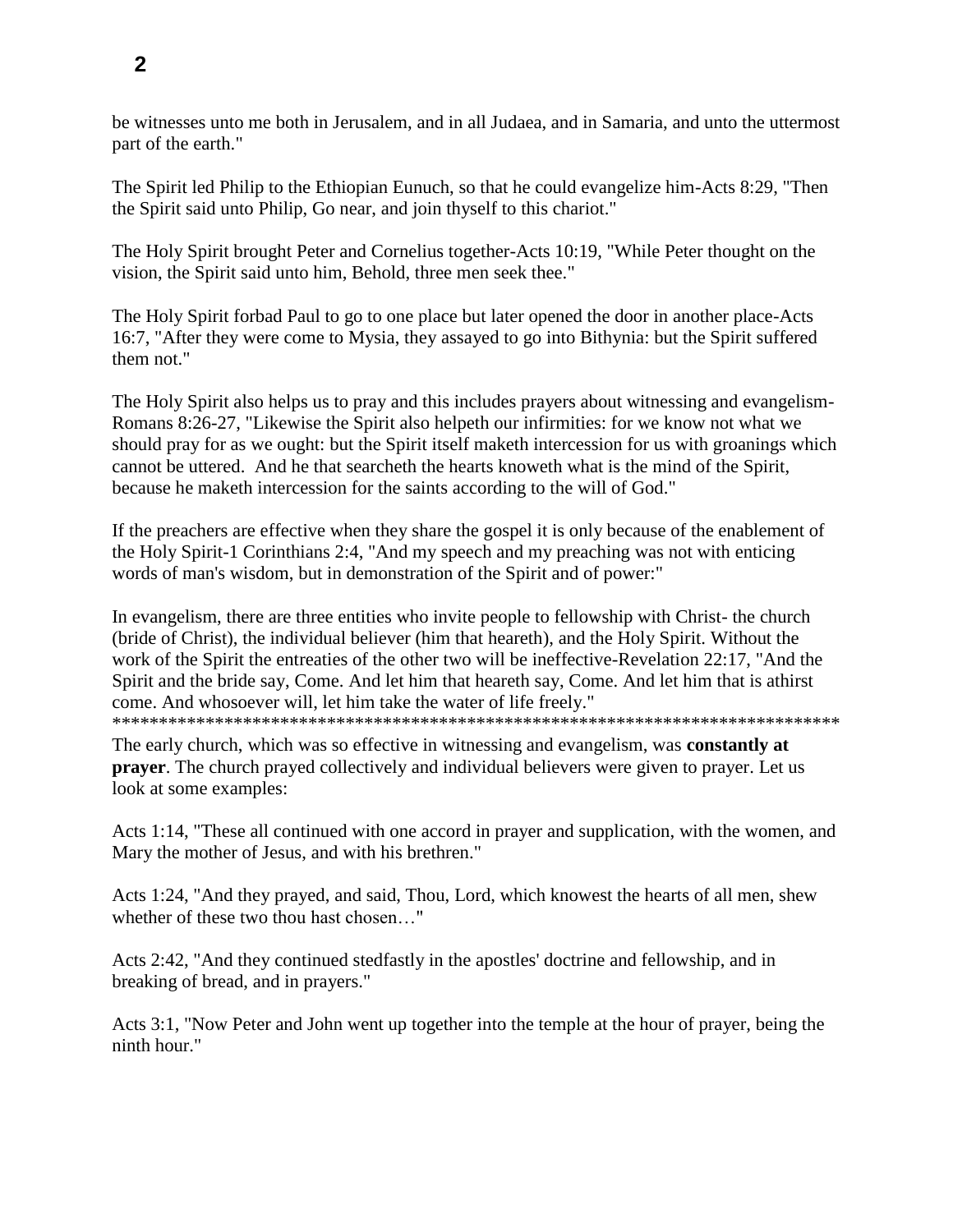Acts 4:31, "And when they had prayed, the place was shaken where they were assembled together; and they were all filled with the Holy Ghost, and they spake the word of God with boldness."

Acts 6:4, "But we will give ourselves continually to prayer, and to the ministry of the word."

Acts 6:6, "Whom they set before the apostles: and when they had prayed, they laid their hands on them."

Acts 10:4, "And when he looked on him, he was afraid, and said, What is it, Lord? And he said unto him, Thy prayers and thine alms are come up for a memorial before God."

Acts 11:5, "I was in the city of Joppa praying: and in a trance I saw a vision, A certain vessel descend, as it had been a great sheet, let down from heaven by four corners; and it came even to me:"

Acts 12:5, "Peter therefore was kept in prison: but prayer was made without ceasing of the church unto God for him."

Acts 12:12, "And when he had considered the thing, he came to the house of Mary the mother of John, whose surname was Mark; where many were gathered together praying."

Acts 13:3, "And when they had fasted and prayed, and laid their hands on them, they sent them away."

Acts 14:23, "And when they had ordained them elders in every church, and had prayed with fasting, they commended them to the Lord, on whom they believed."

Acts 16:13, "And on the sabbath we went out of the city by a river side, where prayer was wont to be made; and we sat down, and spake unto the women which resorted thither."

Acts 16:16, "And it came to pass, as we went to prayer, a certain damsel possessed with a spirit of divination met us, which brought her masters much gain by soothsaying:"

Acts 16:25, "And at midnight Paul and Silas prayed, and sang praises unto God: and the prisoners heard them."

Acts 20:36, "And when he had thus spoken, he kneeled down, and prayed with them all."

Acts 21:5, "And when we had accomplished those days, we departed and went our way; and they all brought us on our way, with wives and children, till we were out of the city: and we kneeled down on the shore, and prayed."

Acts 22:17, "And it came to pass, that, when I was come again to Jerusalem, even while I prayed in the temple, I was in a trance…"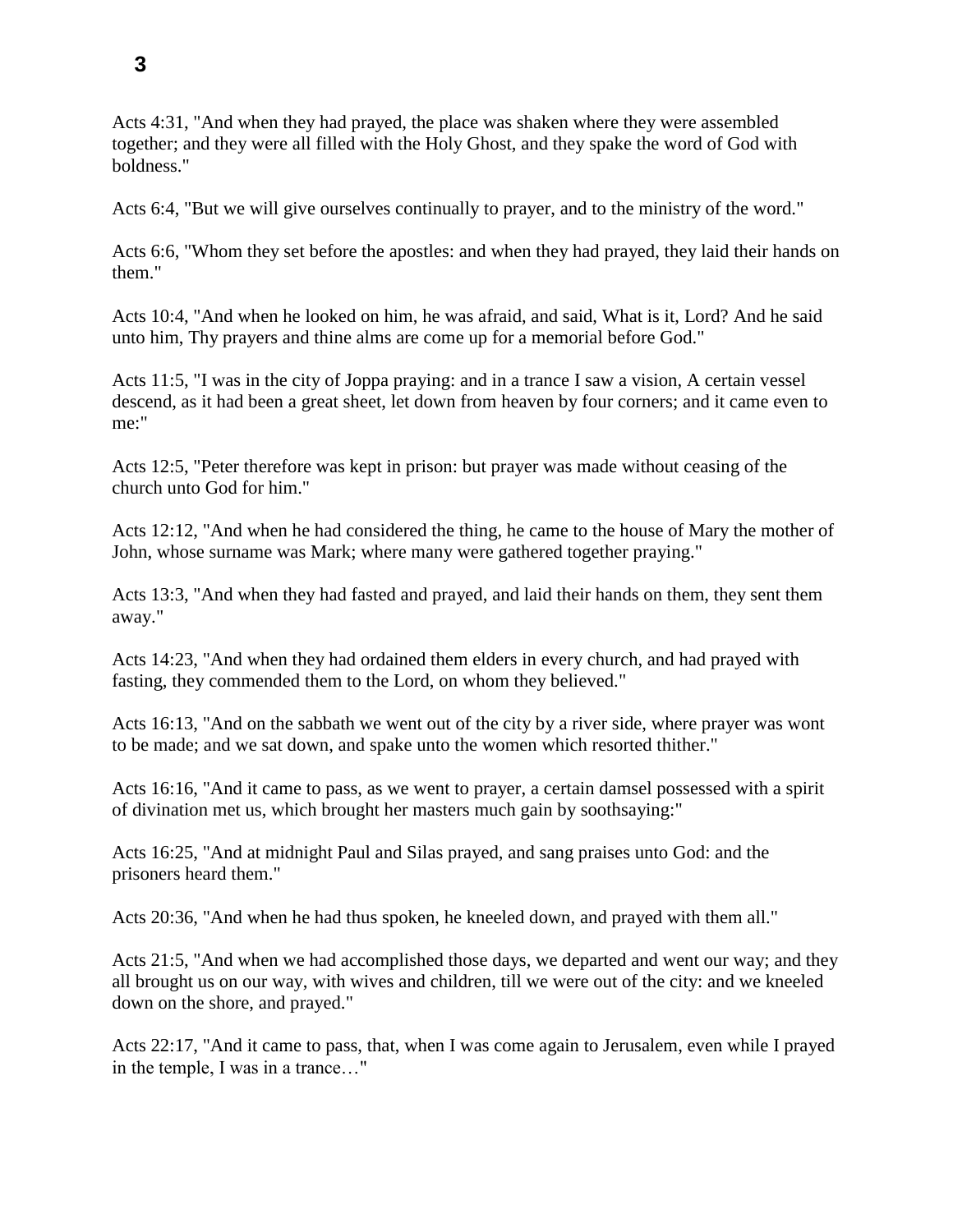#### \*\*\*\*\*\*\*\*\*\*\*\*\*\*\*\*\*\*\*\*\*\*\*\*\*\*\*\*\*\*\*\*\*\*\*\*\*\*\*\*\*\*\*\*\*\*\*\*\*\*\*\*\*\*\*\*\*\*\*\*\*\*\*\*\*\*\*\*\*\*\*\*\*\*\*\*\*\*

The early church, which was so effective in witnessing and evangelism, had a great deal of **unity**, even though she was diverse in her membership.

Acts 1:14, "These all continued **with one accord** in prayer and supplication, with the women, and Mary the mother of Jesus, and with his brethren."

Acts 2:1, "And when the day of Pentecost was fully come, they were all **with one accord** in one place."

Acts 2:46, "And they, continuing daily **with one accord** in the temple, and breaking bread from house to house, did eat their meat with gladness and singleness of heart,"

Acts 4:24, "And when they heard that, they lifted up their voice to God **with one accord**, and said, Lord, thou art God, which hast made heaven, and earth, and the sea, and all that in them is:"

Acts 5:12, "And by the hands of the apostles were many signs and wonders wrought among the people; (and they were all **with one accord** in Solomon's porch.)"

Acts 15:25, "It seemed good unto us, being assembled **with one accord**, to send chosen men unto you with our beloved Barnabas and Paul,"

The Greek word translated "one accord" is also used in Romans 15:6, "That ye may **with one mind** and one mouth glorify God, even the Father of our Lord Jesus Christ." \*\*\*\*\*\*\*\*\*\*\*\*\*\*\*\*\*\*\*\*\*\*\*\*\*\*\*\*\*\*\*\*\*\*\*\*\*\*\*\*\*\*\*\*\*\*\*\*\*\*\*\*\*\*\*\*\*\*\*\*\*\*\*\*\*\*\*\*\*\*\*\*

When God moved in obvious power in the Book of Acts, the Christians, particularly the preachers, seized the moment to preach to the people whose attention had been aroused. There are several instances of this in the book:

Acts 2:14, "But Peter, standing up with the eleven, lifted up his voice, and said unto them, Ye men of Judaea, and all ye that dwell at Jerusalem, be this known unto you, and hearken to my words…"

Acts 3:11-12, "And as the lame man which was healed held Peter and John, all the people ran together unto them in the porch that is called Solomon's, greatly wondering. And when Peter saw it, he answered unto the people, Ye men of Israel, why marvel ye at this? or why look ye so earnestly on us, as though by our own power or holiness we had made this man to walk?"

When they were arrested Peter even used this as an occasion to preach to the Jewish authorities in Acts 4:8, "Then Peter, filled with the Holy Ghost, said unto them, Ye rulers of the people, and elders of Israel…"

Stephen preached a great sermon in Acts 7 when he was arrested.

After Paul was regenerated and knew that the people in the synagogues would be amazed at what had happened to him, we read in Acts 9:20-21, "And straightway he preached Christ in the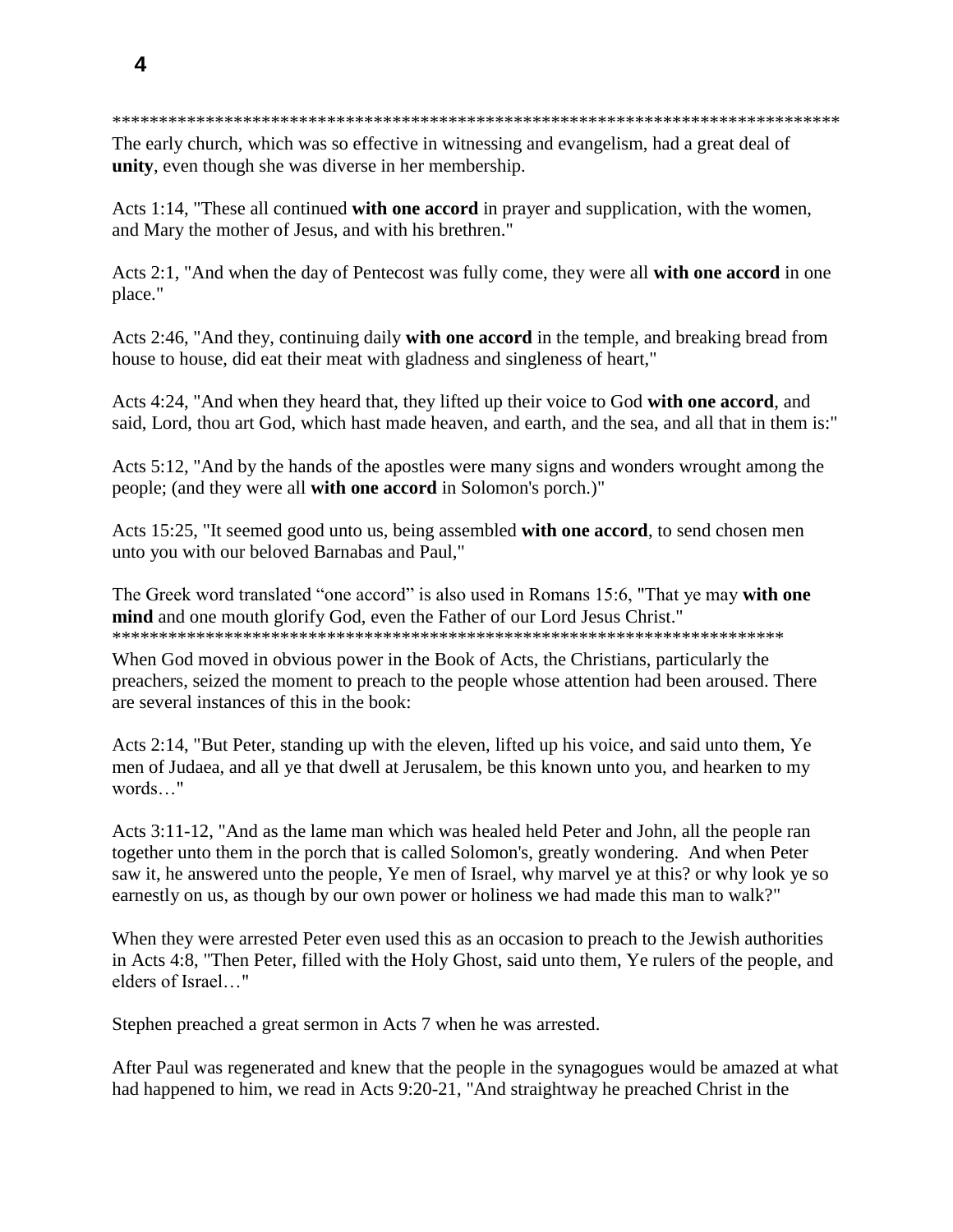synagogues, that he is the Son of God. But all that heard him were amazed, and said; Is not this he that destroyed them which called on this name in Jerusalem, and came hither for that intent, that he might bring them bound unto the chief priests?"

When Paul was blessed to miraculously heal a man at Lystra, he used this as an occasion to preach. See Acts 14: 8 ff.

When Paul and Silas were in the Philippian prison and God released them by an earthquake, they preached at the home of the Philippian jailer and many were baptized. (Acts 16: 25 ff.).

In Jerusalem Paul was almost killed by an angry Jewish mob. He was rescued by Roman soldiers. As he was being led away, he requested to speak to the mob and preached a mighty sermon to them. See this in Acts 21: 37-22: 21.

As an arrested prisoner, Paul preached before the Jewish council in Acts 23. He preached to Felix, a Roman official, in Acts 24 and to another Roman official, Festus, in Acts 25. He preached to a high Jewish official, Agrippa, in Acts 26. He spoke to the people about God after a great storm at sea in Acts 27. The book closes with Paul preaching to a group of Jews as he was under household arrest in Rome, as we can read in Acts 28.

I am not expecting the same dramatic events in our lives, but the point is that we should take advantage of every opportunity when people are made interested by some event for us to share the word of God with them. It could be a death in the family, the loss of a job, health problems, worry about the direction our government is taking, sin problems, marriage problems, etc. The list could be almost endless.

The important question to ask ourselves is, do we really care about sharing the Word of God with others. Would that be an imposition on us? Would it be too much of an intrusion on our normal schedules? It would be good and God-honoring if we had the attitude espoused in 1 Peter 3:15, "But sanctify the Lord God in your hearts: and be **ready** always to give an answer to every man that asketh you a reason of the hope that is in you with meekness and fear…" The word translated "ready" here means "to be prepared." If we are prepared it means that we have put some thought into it and that we have spent some time in preparation. It is obvious that Philip was prepared as we can see from the account in Acts 8. When the Ethiopian Eunuch asked him a question Philip "opened his mouth, and began at the same scripture, and preached unto him Jesus."

There is another word translated "ready" in the New Testament. It is used in Romans 1:15, "So, as much as in me is, I am ready to preach the gospel to you that are at Rome also." This word means "willing or eager." We should be ready in both senses. We should be prepared and we should be eager for opportunities to share the gospel of the Lord Jesus Christ. \*\*\*\*\*\*\*\*\*\*\*\*\*\*\*\*\*\*\*\*\*\*\*\*\*\*\*\*\*\*\*\*\*\*\*\*\*\*\*\*\*\*\*\*\*\*\*\*\*\*\*\*\*\*\*\*\*\*\*\*\*\*\*\*\*\*\*\*\*\*\*\*\*\*\*

## Open Doors/Open Hearts

As we have already indicated, none of our efforts at witnessing or evangelism will be effective unless God opens doors of opportunity. We can and must try to share the gospel but we are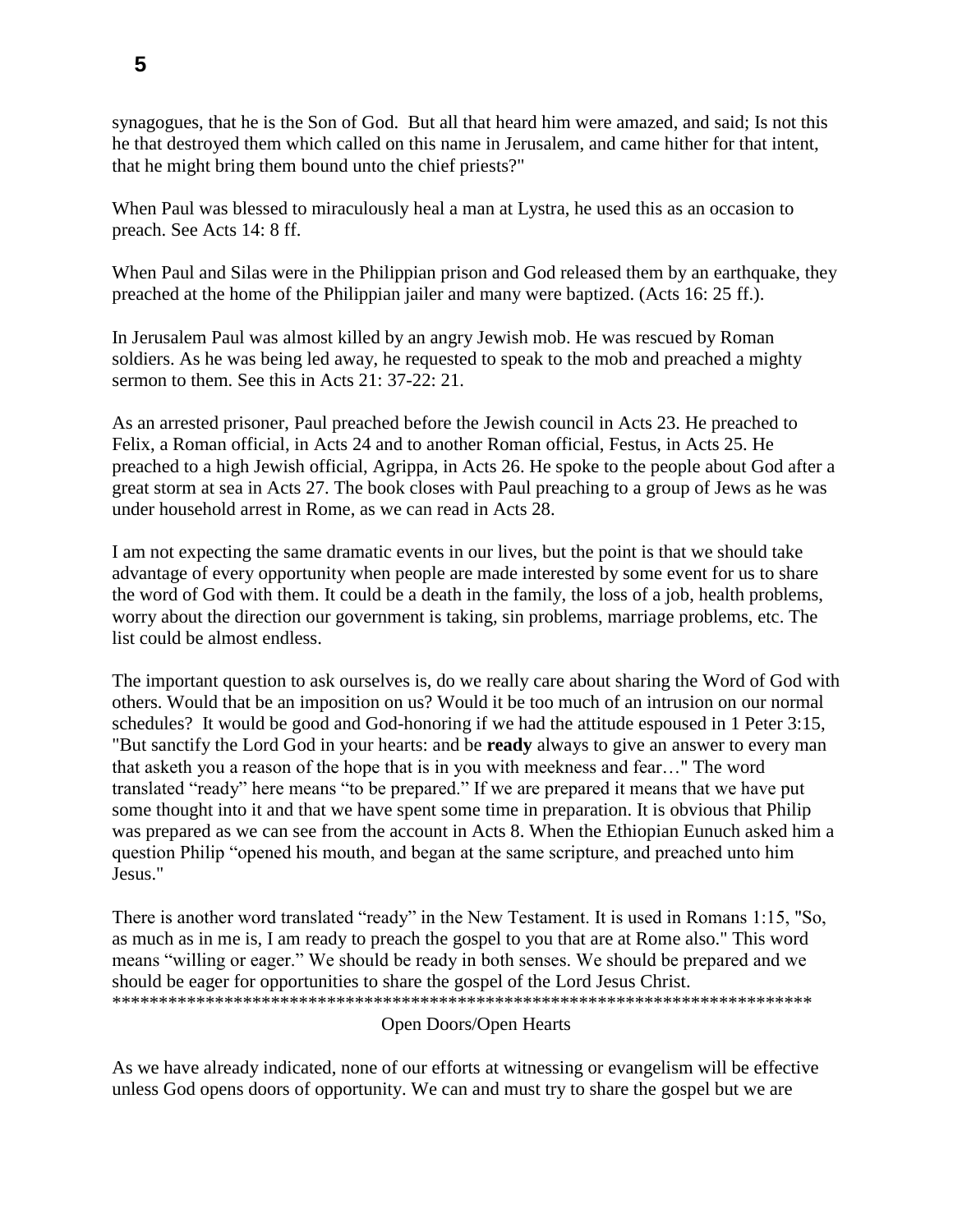totally dependent on the Lord as we do so. In Acts 16: 6-8 we see that Paul and his helpers were forbidden by the Holy Spirit to preach in the Roman provinces of Asia and Bithynia. Then he received specific direction from the Lord as we read in Acts 16:9-10, "And a vision appeared to Paul in the night; There stood a man of Macedonia, and prayed him, saying, Come over into Macedonia, and help us. And after he had seen the vision, immediately we endeavoured to go into Macedonia, assuredly gathering that the Lord had called us for to preach the gospel unto them." Sure enough, when they reached Macedonia, as they looked for someone to preach to they found that God had opened the heart of Lydia "whose heart the Lord opened, that she attended unto the things which were spoken of Paul."

Previous to this, after Paul had come back to Syrian Antioch, when he "gathered the church together, they rehearsed all that God had done with them, and how he had opened the door of faith unto the Gentiles." ( Acts 14: 27).

This continual opening of doors for the reception of the gospel is the explanation for Paul's repeated success in spite of many obstacles and adversaries. He mentioned both the open door and the adversaries in 1 Corinthians 16:9, "For a great door and effectual is opened unto me, and there are many adversaries." The Lord reassured him while he was experiencing great opposition while in Corinth that He would bless his efforts. We read of this in Acts 18:9-10, "Then spake the Lord to Paul in the night by a vision, Be not afraid, but speak, and hold not thy peace: For I am with thee, and no man shall set on thee to hurt thee: for I have much people in this city."

Paul was very careful to always give the Lord all the credit for his successful propagation of the gospel. He wrote in 2 Corinthians 2:12, "Furthermore, when I came to Troas to preach Christ's gospel, and a door was opened unto me of the Lord…"

Even while Paul was imprisoned in Rome he desired open doors to preach the gospel. He asked the Colossian saints to pray for him to this end in Colossians 4:3, "Withal praying also for us, that God would open unto us a door of utterance, to speak the mystery of Christ, for which I am also in bonds…"

Sometimes, when we see what spiritually cold times we are living in we may tend to be discouraged about witnessing and the work of evangelism. We see the hostile environment, and we are well aware of our own deficiencies. At times like these we need to hear an encouraging and reassuring word from our Lord. Our dear Lord gave just such an encouraging word to the church at Philadelphia. He had already ascended on high and was at the right hand of the Father. He spoke to them in Revelation 3:8, "I know thy works: behold, I have set before thee an open door, and no man can shut it: for thou hast a little strength, and hast kept my word, and hast not denied my name."

We can take heart from knowing that our ascended Master is still in the business of opening doors and hearts for the reception of the gospel! \*\*\*\*\*\*\*\*\*\*\*\*\*\*\*\*\*\*\*\*\*\*\*\*\*\*\*\*\*\*\*\*\*\*\*\*\*\*\*\*\*\*\*\*\*\*\*\*\*\*\*\*\*\*\*\*\*\*\*\*\*\*\*\*\*\*\*\*\*\*\*\*\*\*\*\*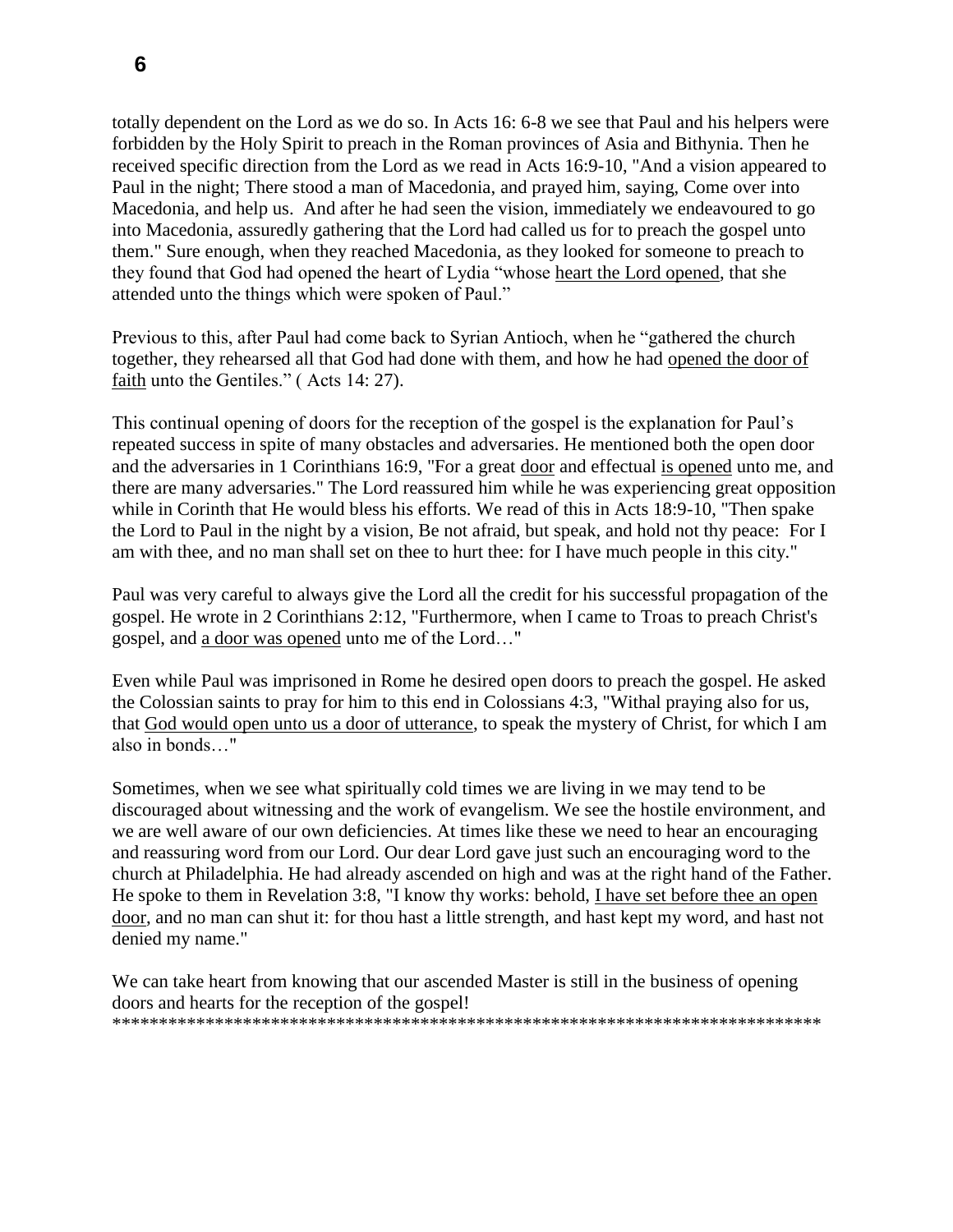#### Instruments the Lord Uses

To God be all the glory! God works in such a way that He does indeed get all the glory for any success we may experience. He made this plain in Isaiah 42:8, "I am the LORD: that is my name: and my glory will I not give to another, neither my praise to graven images." For this reason, the Lord usually uses very weak and insignificant human instruments to do His work. He made this very plain in 1 Corinthians 1:26-29, "For ye see your calling, brethren, how that not many wise men after the flesh, not many mighty, not many noble, are called: But God hath chosen the foolish things of the world to confound the wise; and God hath chosen the weak things of the world to confound the things which are mighty; And base things of the world, and things which are despised, hath God chosen, yea, and things which are not, to bring to nought things that are: That no flesh should glory in his presence."

This should be very encouraging to those of us who have some realization of how helpless we are without God. As we think through the book of Acts we can see the type of people that the Lord used to propagate the gospel in the very earliest part of the New Testament age. As we do this it should astonish us as we consider the amazing proliferation of the gospel in face of the pagan atmosphere and the opposition of the Jews.

It seems that the primary qualifications of a good witness or evangelist are those of a pure heart and life. Timothy was one of Paul's very favorite preachers, yet he came from an imperfect background and had a very timid and fearful disposition. However, Paul wrote of him in 2 Timothy 1:5, "When I call to remembrance the unfeigned faith that is in thee, which dwelt first in thy grandmother Lois, and thy mother Eunice; and I am persuaded that in thee also." The word that is translated "unfeigned" means to be the very opposite of a hypocrite. Biblically speaking a hypocrite is someone who is putting on an act. The one who is unfeigned is transparent and open and is not trying to impress anyone by putting on an act. If we would be used of God we must seek to be these kinds of persons. In God's kingdom character is vastly of greater importance than is appearance. This is not true in the world. In fact, in the world the opposite is often true. Thomas Reeves wrote in his book *A Question of Character: A Life of John F. Kennedy*, that "numerous studies have shown that Americans tend to equate good looks with intelligence, sensitivity, sincerity, self-confidence, independence, poise, competence, and good character." To back up this statement the author cited six articles from newspapers and journals of psychology. However, the Lord looks much more than just skin deep. The Lord told the prophet in 1 Samuel 16:7, "But the LORD said unto Samuel, Look not on his countenance, or on the height of his stature; because I have refused him: for the LORD seeth not as man seeth; for man looketh on the outward appearance, but the LORD looketh on the heart."

Timothy's pure heart was reflected in his consistent outward behavior. When Paul was looking for someone to be his assistant in ministry, "Then came he to Derbe and Lystra: and, behold, a certain disciple was there, named Timotheus, the son of a certain woman, which was a Jewess, and believed; but his father was a Greek: Which was well reported of by the brethren that were at Lystra and Iconium." (Acts 16:1-2).

This pattern of God using ordinary but dedicated people is seen throughout the book of Acts. When Peter and John were arrested in Jerusalem for preaching and were brought before the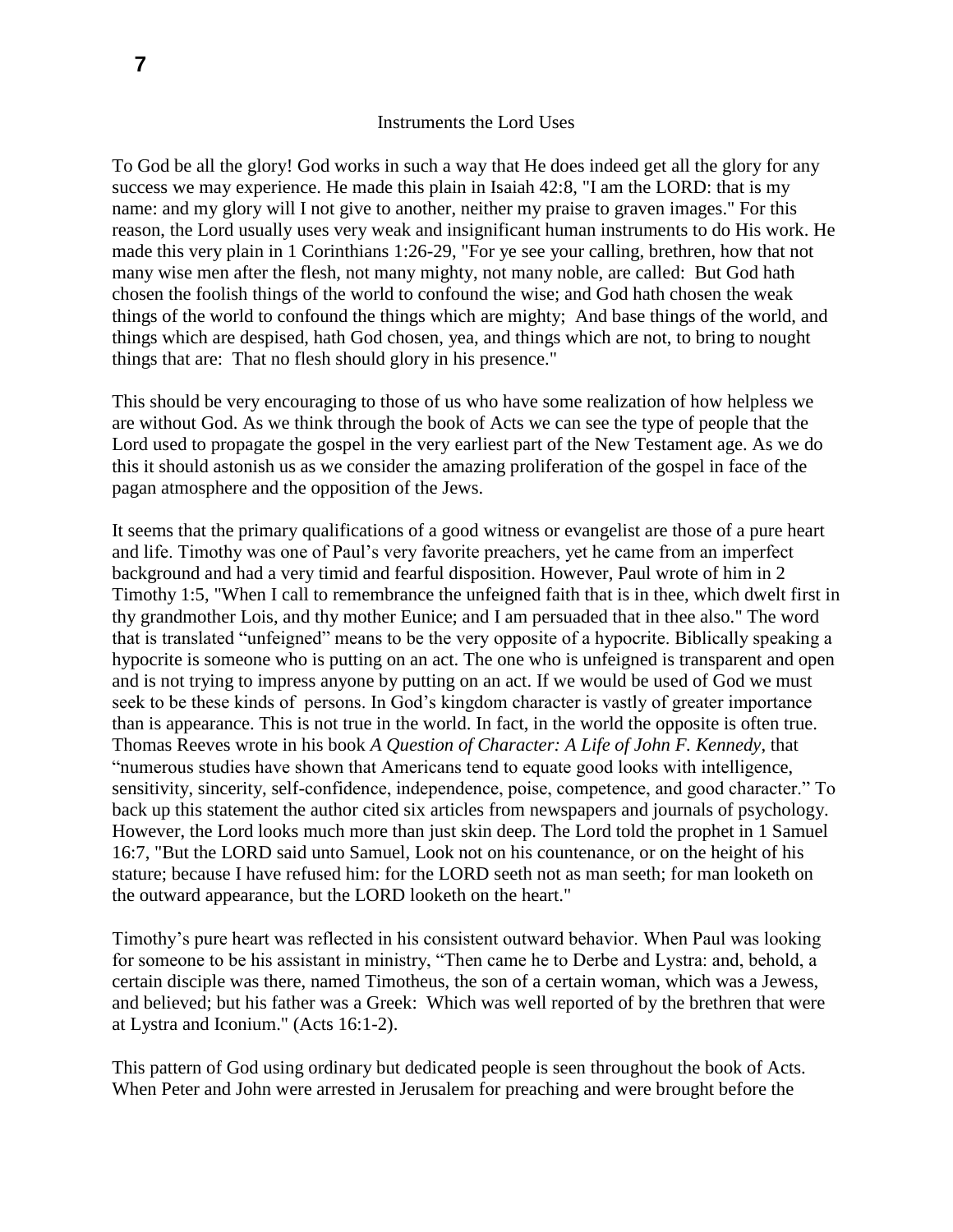authorities, it is written of the religious leaders in Acts 4:13, "Now when they saw the boldness of Peter and John, and perceived that they were unlearned and ignorant men, they marvelled; and they took knowledge of them, that they had been with Jesus." The word translated "unlearned" is *agrammatos* and means "unlettered men without technical training in the professional rabbinical schools." Jesus Himself was so regarded (John 7: 15). The word translated "ignorant" is akin to the former word and denotes here one who does not hold a formal rabbinical office.

According to Acts 11: 19, the disciples who had been scattered from Jerusalem were those who started the church at Syrian Antioch. This church became very prominent in supporting the evangelistic activities of Paul and his associates. From every indication they were average believers.

Two of the members of the church at Philippi, which was very supportive of evangelism, were Lydia and the Philippian jailer. Aquila and Priscilla, a man and wife team, were tentmakers, but God used them to spread the gospel. They were willing for a church to meet in their house  $(1)$ Cor. 16: 19), and they knew the Scriptures well enough that they were able to instruct an able young minister in the privacy of their household (Acts 18: 26).

This pattern holds true throughout the New Testament. There were very few in the early days of the church who would have stood out and been prominent in society. Paul himself wrote in 1 Corinthians 1:26, "For ye see your calling, brethren, how that not many wise men after the flesh, not many mighty, not many noble, are called…" Paul was the noteworthy exception. He was a multilingual, well-educated genius.

The primary qualifications for someone to be a good witness for our Lord Jesus is a pure heart, a willing spirit, a knowledge of the Word of God, and a consistent, godly life.

We should pray for and strive after a pure heart. Some Scriptures to help us in this quest are:

Psalms 51:10 "Create in me a clean heart, O God; and renew a right spirit within me."

Psalms 19:14, "Let the words of my mouth, and the meditation of my heart, be acceptable in thy sight, O LORD, my strength, and my redeemer."

James 4:8, "Draw nigh to God, and he will draw nigh to you. Cleanse your hands, ye sinners; and purify your hearts, ye double minded."

If we really realize what great sinners we are and, at the same time, realize how great God's forgiveness is, we will have the attitude that the prophet had as recorded in Isaiah 6:8, "Also I heard the voice of the Lord, saying, Whom shall I send, and who will go for us? Then said I, Here am I; send me."

A wonderful Scripture to inspire anyone who wants to be used of the Lord is 2 Timothy 2:21, "If a man therefore purge himself from these, he shall be a vessel unto honour, sanctified, and meet for the master's use, and prepared unto every good work."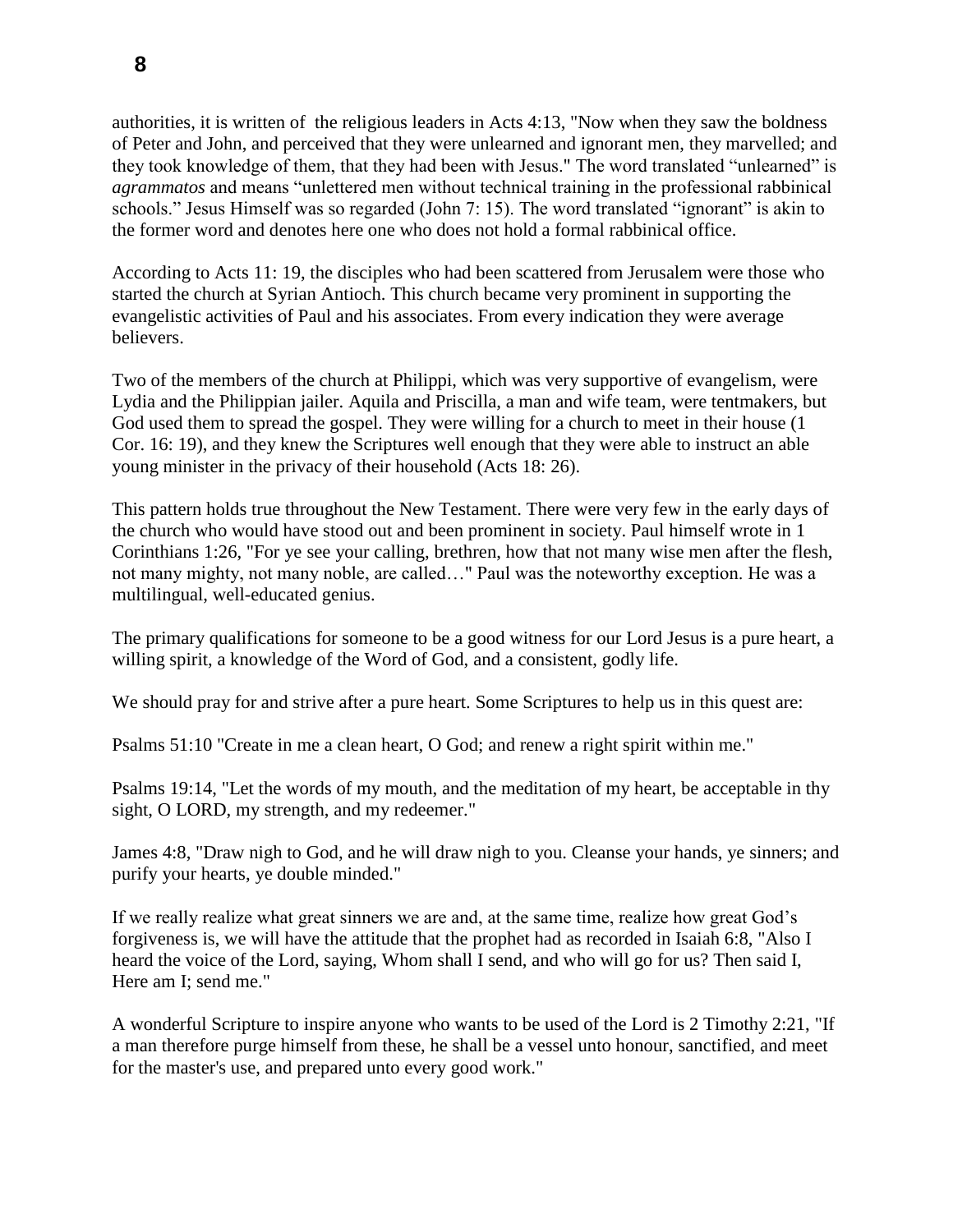Solomon wrote in Proverbs 11:30, "The fruit of the righteous is a tree of life; and he that winneth souls is wise." We Primitive Baptists believe in Immediate Holy Spirit regeneration. God brings eternal life to each of His elect in His own time without any assistance from us. He does use the gospel, however, in converting the born-again person to an intelligent, self-conscious knowledge of Christ. This is plain from 2 Timothy 1:10, "But is now made manifest by the appearing of our Saviour Jesus Christ, who hath abolished death, and hath brought life and immortality to light through the gospel…" It is also true that after many people have been converted they still are in serious error as to the truth of salvation and of many other doctrines.

That is where the "winning of souls" comes into play. Solomon wrote that the soul winner must be wise. In New Testament times the apostle Paul wrote and practiced essentially the same thing. He wrote in 1 Corinthians 9:19-20, "For though I be free from all men, yet have I made myself servant unto all, that I might gain the more. And unto the Jews I became as a Jew, that I might gain the Jews; to them that are under the law, as under the law, that I might gain them that are under the law…"

This does not mean that Paul was like a chameleon lizard and "changed colors" to accommodate the belief systems of those in various forms of error. No, Paul did not "change" or distort the truth. What he did was meet people where they were and tried to find some common ground to use as an opening to introduce the gospel. There are many examples of this in the book of Acts. When Paul was preaching to or teaching a predominantly Jewish audience, he used Jewish history and terms with which his hearers would be familiar. Immediately after his conversion he "…straightway preached Christ in the synagogues, that he is the Son of God."(Acts 9:20). The Christ he preached here was the Messiah of the Old Testament. On his first evangelistic journey Paul came to Antioch of Pisidia. He went to the synagogue there. We read of a long and detailed sermon he preached there from Acts 13: 14-41. In this sermon Paul gave a long account of the history of the Jewish nation and quoted from many Old Testament passages, including Is. 53; Ps. 2; Ps. 16; Is. 55, and Habakkuk 1: 5.

When Paul and his helpers came to the pagan city of Lystra and were blessed of God to supernaturally heal a man, the pagans there thought that Paul was Mercury and that Barnabas was Jupiter. They tried to worship them. Paul immediately put a stop to this and began to preach to them. He did not use the Old Testament. His hearers would have been ignorant of this. Instead he preached to them that God was the Creator and sustainer of this world. This is recorded in Acts 14: 8-18.

In Acts 17, when Paul was in the sophisticated city of Athens, he was taken by the philosophers to Mars Hill and really put on trial for the things he had been teaching. He preached a great sermon to them which is recorded in Acts 17: 22-31. He preached God as the Creator, Sustainer, and Controller of the world and even quoted some of their own poets.

Again, Paul met people where they were. He sought to know where his hearers were coming from and what their background was. Ultimately he always went to the word of God, but sometimes he appealed to other information to get their minds open to his message. If we are to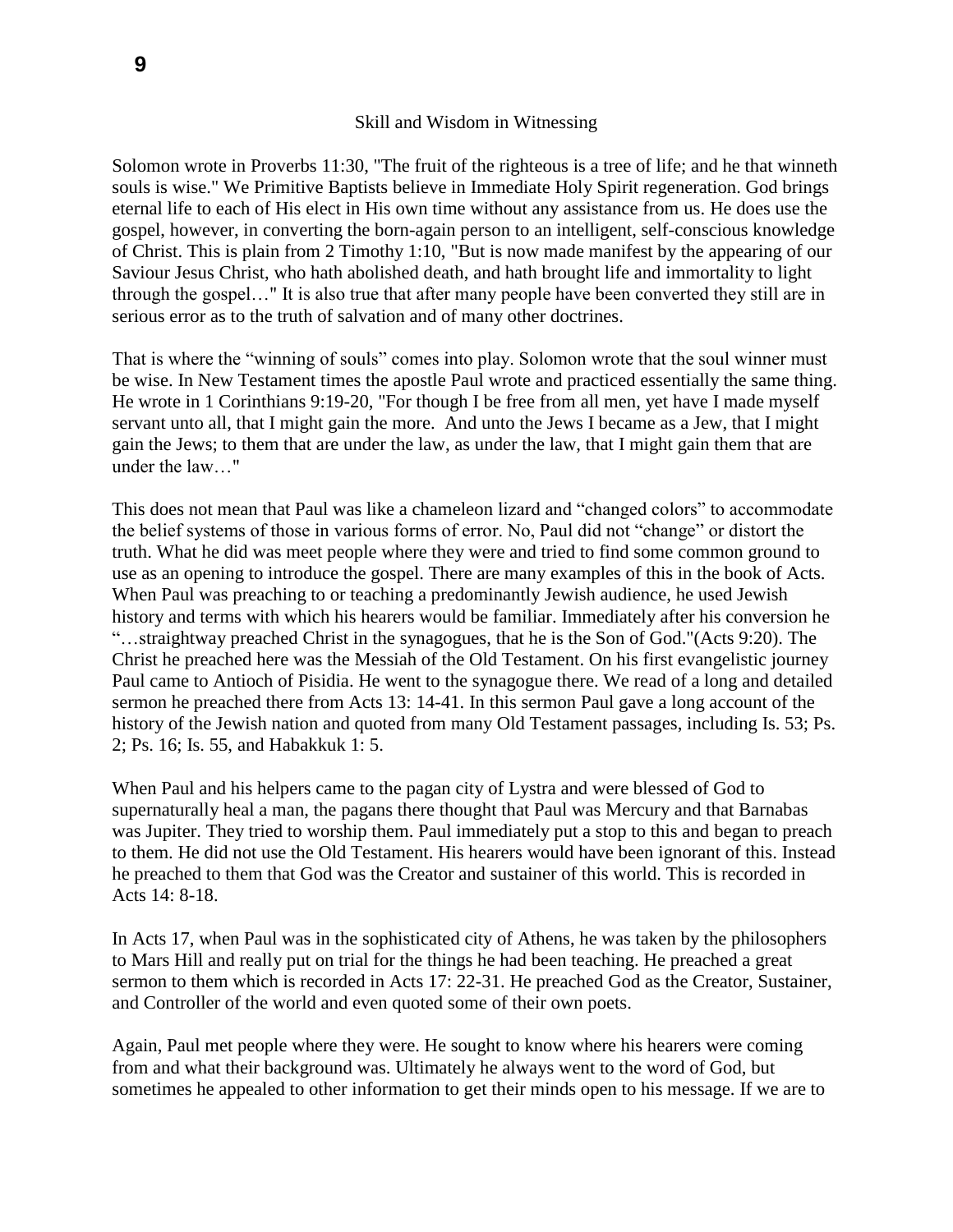be effective witnesses, we must attempt to use the same methods of the great apostle. If we are trying to convert someone from Arminianism to the truth of God's sovereign grace, we have much common ground in that we both believe the Bible is the inspired word of God. If we are talking to a Muslim or a Mormon we may have to begin with the inspiration of the Scriptures.

### Churches Have Personalities

It is very obvious in the New Testament that while each church was essentially the same in doctrine and practice, each church also had its own set of strengths and weaknesses. I like to think of each assembly having its own "personality." The New Testament epistles to various churches, as well as the messages to the seven churches of Asia in Revelation, make it plain that each church had its own unique character.

Some churches were more evangelistic than others. The churches were in fellowship with each other, but some churches were more energetic in propagating the gospel than were others. For example, the church at Jerusalem was primarily made up of Jewish converts to Christianity. Many of these converts had a difficult time in not giving up circumcision and other practices as religious essentials. In fact, some members of the church at Jerusalem stirred up so much trouble on this subject that there was an important council meeting held at Jerusalem as we find recorded in Acts 15.

On the other hand, the church at Syrian Antioch, which was originally composed of Jewish converts who had been scattered by persecution, soon found herself also with many Gentile members. We read of those who had been scattered in Acts 8:4, "Therefore they that were scattered abroad went every where preaching the word." The next thing we read about them is in Acts 11:19, "Now they which were scattered abroad upon the persecution that arose about Stephen travelled as far as Phenice, and Cyprus, and Antioch, preaching the word to none but unto the Jews only." Shortly after this they began to evangelize among the Gentiles, as we read from Acts 11:20, "And some of them were men of Cyprus and Cyrene, which, when they were come to Antioch, spake unto the Grecians, preaching the Lord Jesus." From a close reading it seems like many people of Gentile background were soon added to this assembly.

In Acts 13 Paul and some of his helpers went out from the Antioch church to spread the gospel in many places. Over the years, Paul used this church as a base of operations as he preached in many different lands. It seems like this church was much less hindered by Jewish traditions and felt freer to evangelize among the Gentiles than was the case with the church at Jerusalem. This was understandable given the composition of the church.

Another church, the one at Philippi, was very interested in the work of evangelism. Their primary role seems to have been financial support. In fact, the Philippian letter was specifically written to thank these saints for their consistent and generous support. This was so in spite of the fact that they were a poor church. They went above and beyond the call of duty in these matters.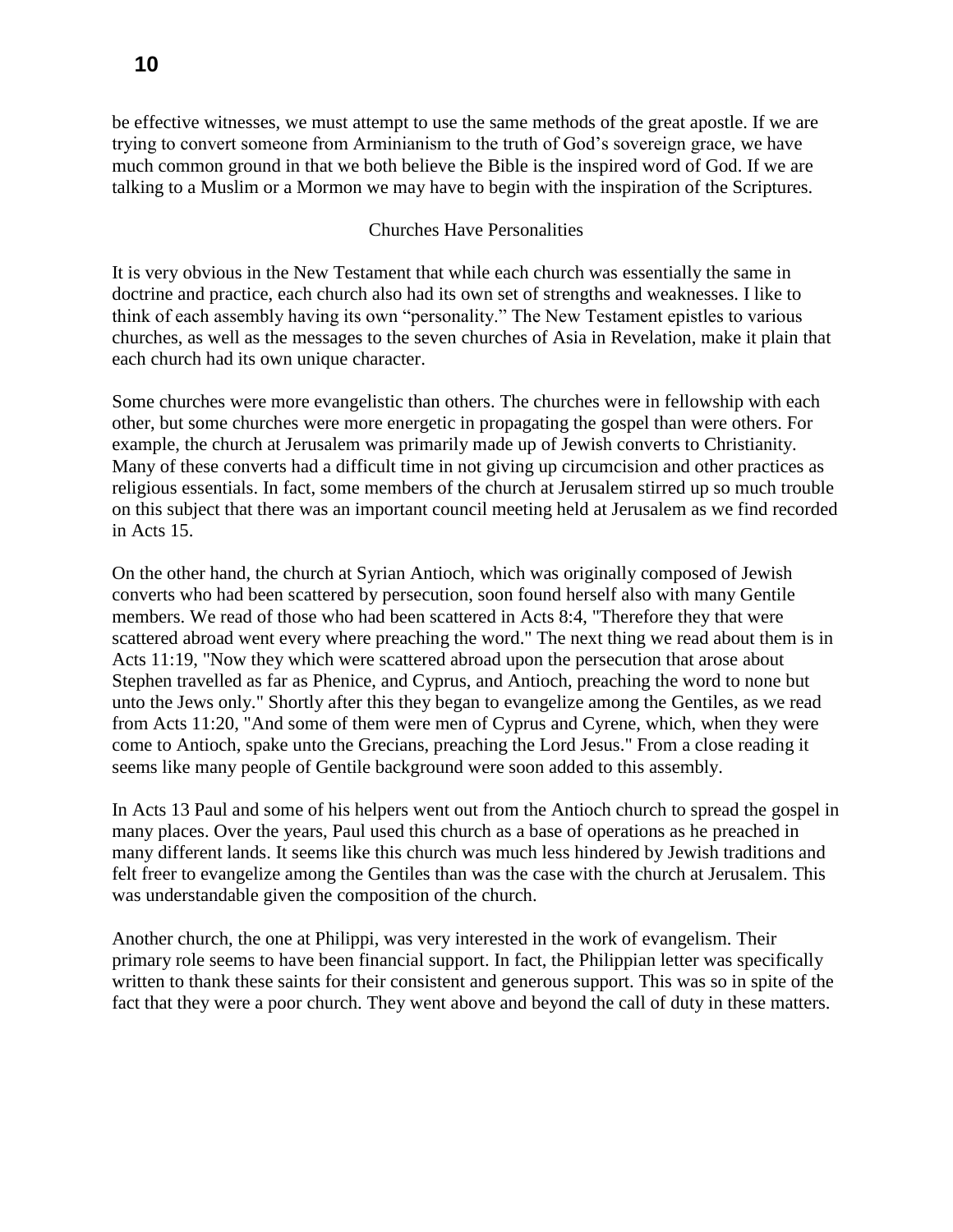# A Word about Preparation

I have already alluded to the need to be prepared to witness. I would like to elaborate on that. I am going to include some material I prepared for some of our college students in 2006:

1 Peter 3:15, "But sanctify the Lord God in your hearts: and be ready always to give an answer to every man that asketh you a reason of the hope that is in you with meekness and fear…"

- 1. The first preparation must be spiritual. God must be sanctified in our hearts.
- 2. We must be in a proper attitude $\rightarrow$ "meekness and fear." (A mild disposition and an attitude of respect for the people we are talking to.)
- 3. To "be ready" is to be prepared.
	- a. Spiritually ready.
	- b. Intellectually ready.
	- c. If we are asked questions we cannot answer, we should never again be unprepared to answer that particular question, because we have researched it and found an answer.
- 4. Always- "invariably, at any and every time: when according to the circumstances something is or ought to be done again."
	- a. We must stay close to God at all times to be able to do this. Being a good witness is an **incentive** for us to stay close to God.
- 5. "Answer" is "1) verbal defence, speech in defence 2) a reasoned statement or argument."
- 6. "To every man that asketh…" We should be living in such a way that people will ask us questions. Instead of being reluctant for this to happen, we should prayerfully desire and anticipate it.

If we are living, and even in some cases dressing differently, it is more likely that people will inquire about our life style. This is also true if we have a pleasant disposition and handle trouble and pressure well.

## The Possibility of Opposition or Even Persecution

We should always do everything we can to have a loving and kind spirit when we stand up for the truth of God's word. We should avoid offences that are a result of our poor behavior or attitude. However, we cannot avoid the offence of the cross. We much remember that, "… the whole world lieth in wickedness." (1 John 5:19). This wickedness is increasingly apparent in our age. We must heed the admonition of the apostle as he wrote in 1 Peter 4:12-16, "Beloved, think it not strange concerning the fiery trial which is to try you, as though some strange thing happened unto you: But rejoice, inasmuch as ye are partakers of Christ's sufferings; that, when his glory shall be revealed, ye may be glad also with exceeding joy. If ye be reproached for the name of Christ, happy are ye; for the spirit of glory and of God resteth upon you: on their part he is evil spoken of, but on your part he is glorified. But let none of you suffer as a murderer, or as a thief, or as an evildoer, or as a busybody in other men's matters. Yet if any man suffer as a Christian, let him not be ashamed; but let him glorify God on this behalf."

- 1. It is really a blessing to suffer for the sake of Christ.
- 2. Philippians 1:29, "For unto you it is given in the behalf of Christ, not only to believe on him, but also to suffer for his sake;"